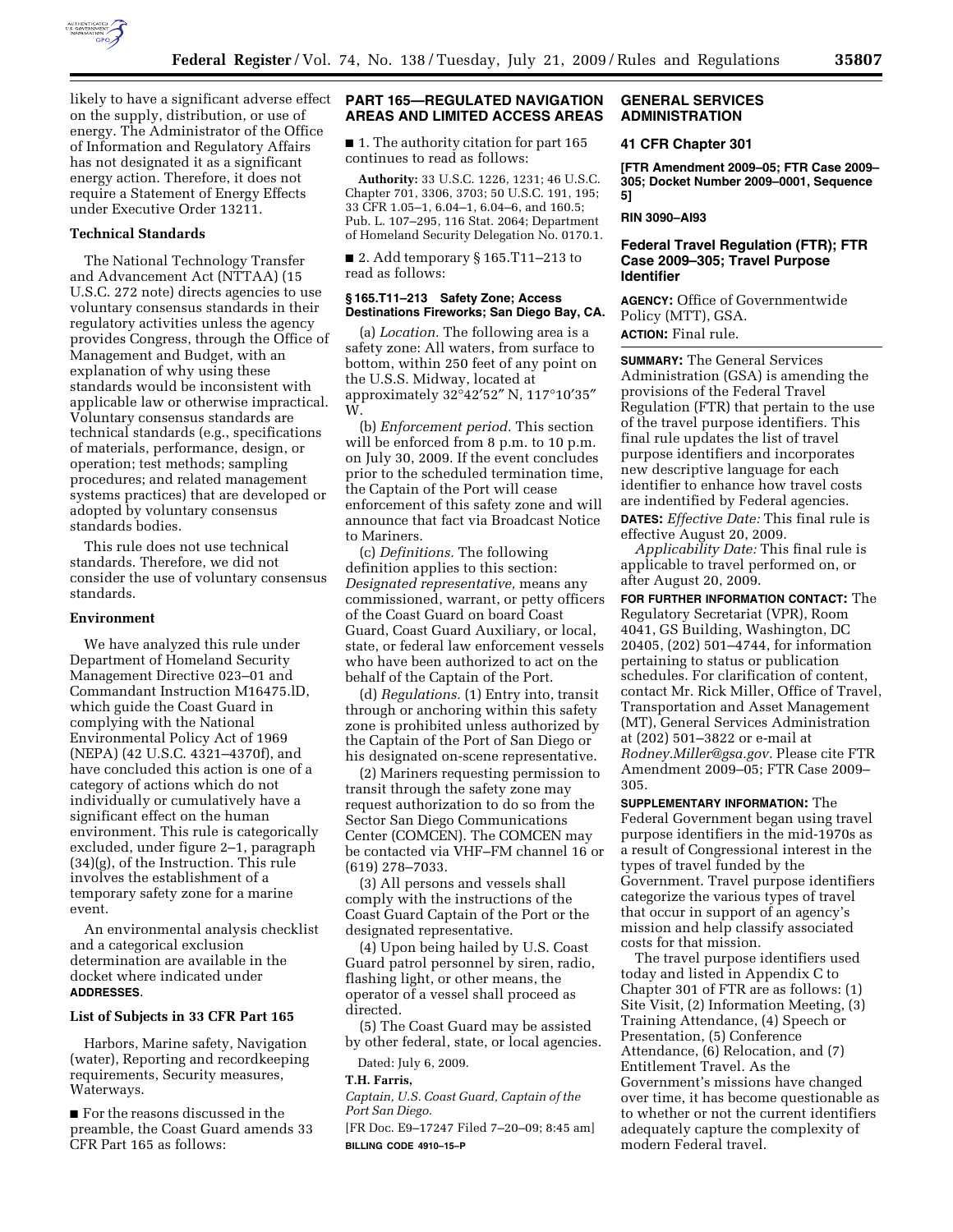Consequently, GSA and several other agencies established a Travel Purpose Identifier Focus Group to:

• Review the current identifiers;

• Recommend what, if any, changes should be made;

• Develop one common list of identifiers with the flexibility to accommodate agency-specific subidentifiers; and

• Provide definitions for the new identifiers.

During the review, the focus group evaluated the current identifiers and discussed current travel processes to include: Trends and changes that have occurred since the travel purpose identifiers were last updated in 1998, how funding is appropriated, what is still relevant, and what new processes need to be evaluated and/or implemented to improve the travel purpose identification process. Two key points seemed evident, namely that ''Employee Emergency'' and ''Mission'' travel should be addressed and each identifier should be better defined and categorized.

The focus group deliberations concluded that the current travel purpose identifiers did not adequately define the types of travel that regularly occur today. Thus, the group recommended six new travel purpose identifiers for use within the Federal community. Adoption of the recommended identifiers would:

• Standardize identifiers across the Government;

• Provide the ability to report travel spending by purpose;

• Permit the highlighting of special travel requirements in agency budgets and missions;

• Allow agencies to develop missionspecific sub-identifiers; and

• Provide a greater opportunity to develop standardized reports Governmentwide.

The new travel purpose identifiers are as follows: (1) Employee Emergency, (2) Mission (Operational), (3) Special Agency Mission, (4) Conference—Other Than Training, (5) Training, and (6) Relocation.

## **B. Executive Order 12866**

This final rule is not a significant regulatory action and, therefore, was not subject to review under Section 6(b) of Executive Order 12866, Regulatory Planning and Review, dated September 30, 1993. This final rule is not a major rule under 5 U.S.C. 804.

## **C. Regulatory Flexibility Act**

This final rule is not required to be published in the **Federal Register** for notice and comment, and therefore the Regulatory Flexibility Act, 5 U.S.C. 601, *et seq.,* does not apply.

### **D. Paperwork Reduction Act**

The Paperwork Reduction Act does not apply because the final changes to the FTR do not impose recordkeeping or information collection requirements, or the collection of information from offerors, contractors, or members of the public that requires the approval of the Office of Management and Budget (OMB) under 44 U.S.C. 3501 *et seq.* 

## **E. Small Business Regulatory Enforcement Fairness Act**

This final rule is also exempt from congressional review prescribed under 5 U.S.C. 801 since it relates to agency management and personnel.

### **List of Subjects in 41 CFR Appendix C to Chapter 301**

Standard Data Elements for Federal Travel (Traveler Identification)

Dated: May 8, 2009.

**Paul F. Prouty,** 

*Acting Administrator.* 

■ For the reasons set forth in the preamble and pursuant to 5 U.S.C. 5701–5709, 41 CFR Appendix C to Chapter 301 is amended to read as follows:

## **CHAPTER 301—[AMENDED]**

■ Amend Appendix C to Chapter 301, in the table named ''Traveler Identification'' by revising the entries ''Travel Purpose Identifier'' and ''Payment Method'' to read as follows:

**Appendix C to Chapter 301—Standard Data Elements for Federal Travel [Travel Identification]** 

| Group name                      | Data elements                      | Description                                                                                                                                                                                                                                                                                                                                                                                                                                                                                                                                                                                                                                                                                                                                                                                                                                                                                                                                  |  |                                                                                                                                                                                                                                                                                                                                                                                                                                                                                                                                                   |  |  |  |  |
|---------------------------------|------------------------------------|----------------------------------------------------------------------------------------------------------------------------------------------------------------------------------------------------------------------------------------------------------------------------------------------------------------------------------------------------------------------------------------------------------------------------------------------------------------------------------------------------------------------------------------------------------------------------------------------------------------------------------------------------------------------------------------------------------------------------------------------------------------------------------------------------------------------------------------------------------------------------------------------------------------------------------------------|--|---------------------------------------------------------------------------------------------------------------------------------------------------------------------------------------------------------------------------------------------------------------------------------------------------------------------------------------------------------------------------------------------------------------------------------------------------------------------------------------------------------------------------------------------------|--|--|--|--|
|                                 |                                    |                                                                                                                                                                                                                                                                                                                                                                                                                                                                                                                                                                                                                                                                                                                                                                                                                                                                                                                                              |  |                                                                                                                                                                                                                                                                                                                                                                                                                                                                                                                                                   |  |  |  |  |
| Travel Purpose Identi-<br>fier. | <b>Employee Emergency</b>          | Travel related to an unexpected occurrence/event or injury/illness that affects the employee<br>personally and/or directly that requires immediate action/attention. Examples: Traveler is in-<br>capacitated by illness or injury, death or serious illness of a family member (as defined in<br>§300–3.1 or §301–30.2), or catastrophic occurrence or impending disaster that directly af-<br>fects the employee's home. Emergency travel also includes travel for medical care while<br>employee is TDY away from the official duty station (Part 301-30), death of an employee/<br>immediate family member when performing official duties away from the official duty station<br>or home of record (Part 303–70), medical attendant transportation (Part 301–30), assist-<br>ance travel for an employee with special needs (Part 301-13), as well as travel for threat-<br>ened law enforcement/investigative employees (Part 301-31). |  |                                                                                                                                                                                                                                                                                                                                                                                                                                                                                                                                                   |  |  |  |  |
|                                 | Mission (Operational)              | Travel to a particular site in order to perform operational or managerial activities. Travel to at-<br>tend a meeting to discuss general agency operations, review status reports, or discuss top-<br>ics of general interest. Examples: Employee's day-to-day operational or managerial activi-<br>ties, as defined by the agency, to include, but not be limited to: hearings, site visit, informa-<br>tion meeting, inspections, audits, investigations, and examinations.                                                                                                                                                                                                                                                                                                                                                                                                                                                                |  |                                                                                                                                                                                                                                                                                                                                                                                                                                                                                                                                                   |  |  |  |  |
|                                 | Special Agency Mis-<br>sion.       | Travel to carry out a special agency mission and/or perform a task outside the agency's nor-<br>mal course of day-to-day business activities that is unique or distinctive. These special mis-<br>sions are defined by the head of agency and are normally not programmed in the agency<br>annual funding authorization. <i>Examples:</i> These agency-defined special missions may in-<br>clude details, security missions, and agency emergency response/recovery such as civil,<br>natural disasters, evacuation, catastrophic events, technical assistance, evaluations or as-<br>sessments.                                                                                                                                                                                                                                                                                                                                             |  |                                                                                                                                                                                                                                                                                                                                                                                                                                                                                                                                                   |  |  |  |  |
|                                 | Conference-Other<br>Than Training. |                                                                                                                                                                                                                                                                                                                                                                                                                                                                                                                                                                                                                                                                                                                                                                                                                                                                                                                                              |  | Travel performed in connection with a prearranged meeting, retreat, convention, seminar, or<br>symposium for consultation or exchange of information or discussion. Agencies have to<br>distinguish between conference and training attendance and use the appropriate identifier<br>(see Training below). <i>Examples:</i> To participate in a planned program as a speaker/panelist<br>or other form of presentation, host, planner, or others designated to oversee the con-<br>ference or attendance with no formal role, or as an exhibitor. |  |  |  |  |